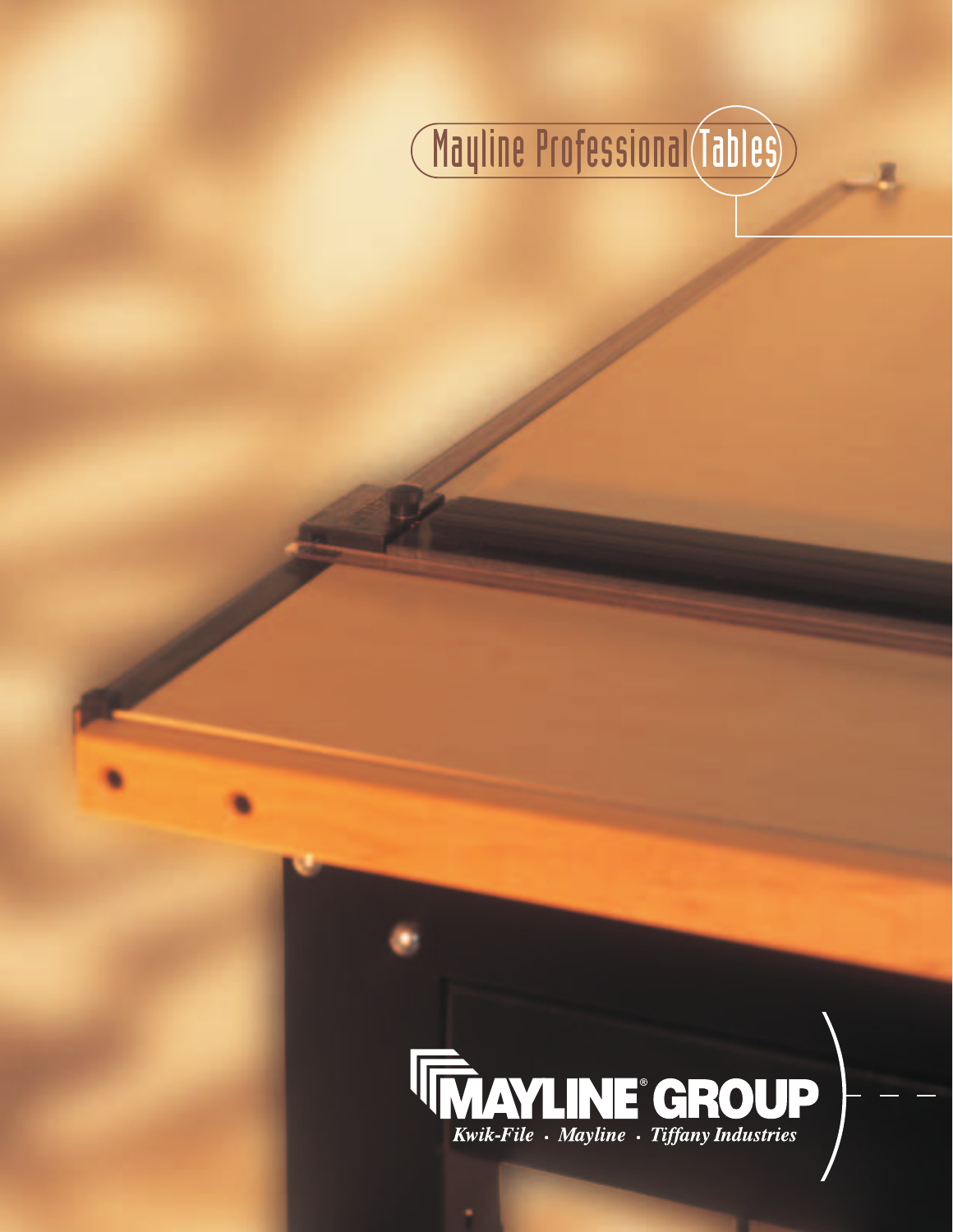When it comes to experience in designing and building premium quality workplace fire most companies measure their longevity in terms of a few years. At Mayline, our <sup>1</sup> traced back over 50 years, to when the first Mayline drafting table was desigr

Today, Mayline leads the industry by offering the most complete line of *r* drafting tables including our power-height and tilt Futur-Matic<sup>®</sup> tables and **ultra-practical Ranger® Steel Four-Post tables.**

### Forester & Wood Four-Post Drawing Tables

**WOOD FOUR-POST DRAWING TABLE** A natural complement to the Ranger line, these attractive wood tables look great in any environment and coordinate well with our Wood Plan Files. The Wood Four-Post's frame is crafted from top-grade Appalachian Red Oak. Joints are reinforced with bolted steel dowels for extra precision and stability. The work surface can be tilted up to 50°. Five different top sizes are available, with the largest size being 43 1/2" x 84." Models are offered with optional shallow, tool and auxiliary 2-drawer units.

**FORESTER DRAWING TABLES** An excellent student table, the Forester features select hardwood frame and scratch-resistant top that tilts up to 50°. Four top sizes available,

as well as two height options. Front storage compartment, footrest and accessory tray optional.

> Forester Wood Four-Post Drawing Table

Wood Four-Post Drawing Table

> Ranger Steel Four-Post Drawing Table

### Ranger® Steel Four-Post & Economy Ranger Drawing Tables

#### **RANGER STEEL FOUR-POST DRAWING TABLES** Perhaps

the strongest table on the market. The Ranger Steel Four-Post Drawing Table is extremely stable and features a tiltable work surface (up to 50° from horizontal). Five different top sizes are available, ranging from 37  $\frac{1}{2}$ " x 48" through 43  $\frac{1}{2}$ " x 84". All steel Ranger drawing tables have scratch-resistant tops, with steel end cleats.

**ECONOMY RANGER** Features a economical thermally-fused melamine top in gray. Models available with and without shallow plan drawer and tool drawer. Tool drawer complete with lock. Steel auxiliary 2-drawer unit also available.

# Futur-Matic® Drawing Tables

#### **FUTUR-MATIC T/C DRAWING TABLE**

Futur-Matic Drawing Table

The ultimate in styling, power and convenience. Features fully automatic electric lift and tilt adjustment. Heavy-duty motor/actuator drive mechanism supports 150 lbs. when tilting and up to 250 lbs. when lifting. Height adjusts 18" with maximum table height of 48". Tilt has 88° angle of adjustment. Convenient finger-tip Touch Control located at front edge of drawing board for all adjustments. Scratch-resistant surface with steel end cleats and pencil trough. Base constructed of heavy-gauge steel, with built-in footrest for comfortable use while seated. Optional power pack for operation on 220V service (European line voltage).

### **FUTUR-MATIC® DRAWING TABLE**

All the features of the Futur-Matic T/C except with manually-controlled, counterbalanced tilt adjustment.

> Economy Ranger Steel Four-Post Drawing Table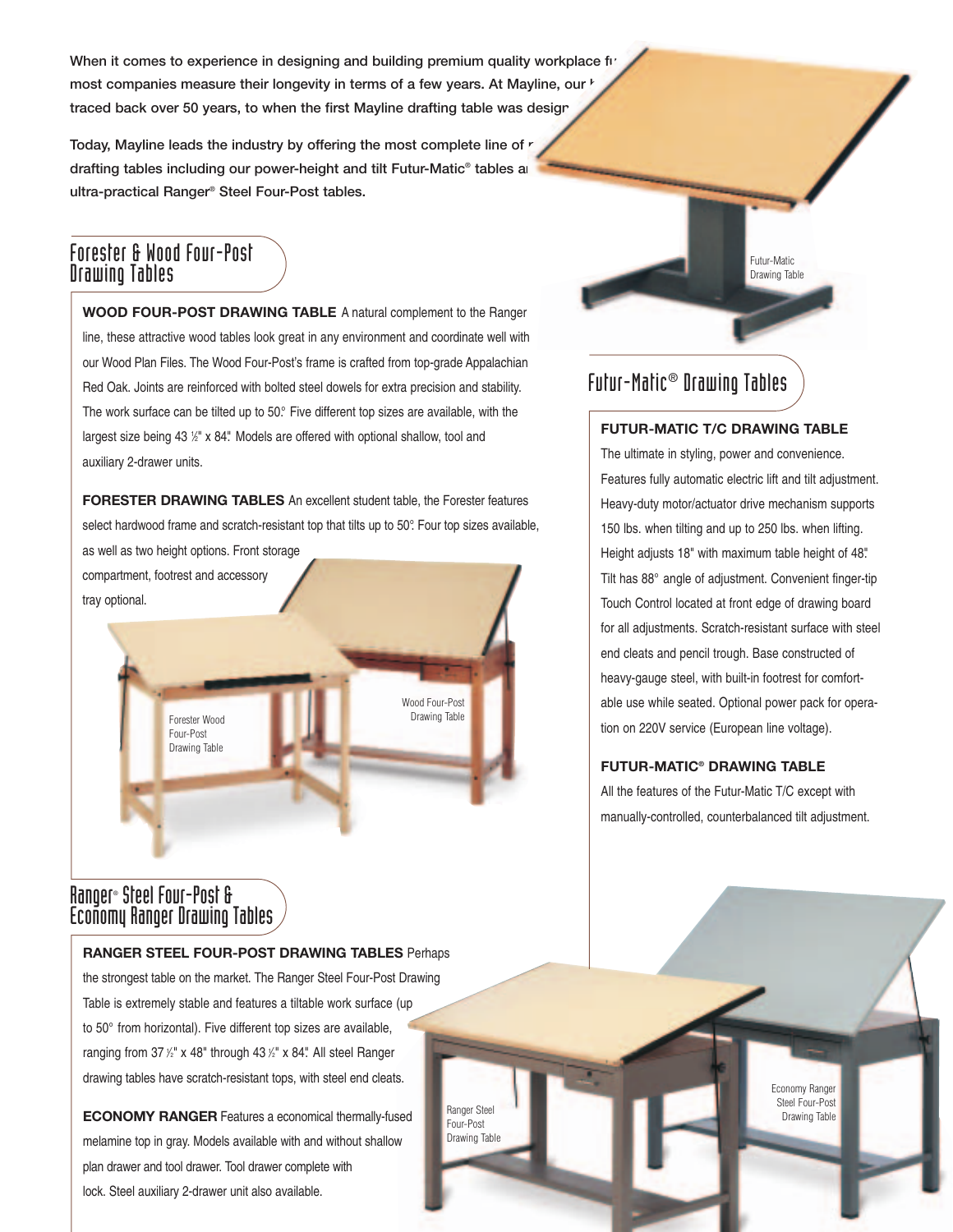### Light Tables

All Mayline Light Tables have self-contained light box with translucent 18" acrylic diffuser,  $\frac{1}{4}$ " clear float glass and Maple frame with natural finish. Other standard features include UL Listed, full-range electronic dimming controls with range of 0 to 325 foot-candles. Illumination provided by either four 30W or four 40W cool white, rapid-start fluorescent bulbs (supplied). Vented ballast sections keep glass surfaces cool, even when left on all day.

**FUTUR-MATIC® LIGHT TABLE** Electric height adjustment of up to 18" and either manual or electric tilt up to 88°. Two top sizes available, 37 <sup>1</sup> ⁄2" x 48" and 371 ⁄2"x 60", with two glass sizes, 30" x 36" and 30" x 45", respectively. Features similar to other Futur-Matic tables.

**RANGER STEEL FOUR-POST LIGHT TABLE** Sturdy steel four-post design with manual tilt up to 50°. Features similar to other Ranger Steel Four-Post tables. Standard unit comes with tool and shallow drawer. Same top and glass sizes as Futur-Matic Light Tables.

**WOOD FOUR-POST LIGHT TABLE** Attractive wood construction with manual tilt up to 50°. Features similar to other Wood Four-Post tables. Three models offered: Without drawers, with tool drawer only, and with tool drawer and shallow drawer. Same light box units as other tables.

**FORESTER LIGHT TABLE** Wood Four Post light table with removable portable light box top. One size offered, 23 <sup>7/8</sup> x 36 <sup>3/8</sup>

## **Split Top Drawing Tables**

These tables are ideal for a variety of end users ranging from students and architects to electricians and engineers. This Split Top drawing table is available in two widths, including an 18" wide fixed surface perfect for computers, personal laptops or additional lighting. Split Top models are offered with optional lockable tool drawer and auxiliary 2-drawer units.



# **Furniture to fit<br>
<b>ANY NEED**<br> **And budget.**

Wood Four-Post Light Table

Forester Light Table

### **HAMILTON FOUR POST TRACING TABLE** Kiln-dried

Appalachian Red Oak frame. Special screened-on frosted finish diffuses light to eliminate glare. Glass size 24" x 36 ¾"; Top size: 32" x 48". Tilts up to 50°. Illumination provided by two 30-watt, 36" T-8 fluorescent lamps.

# Dual Adjustable<br>Drafting Table

Futur-Matic Light Table

The Dual Adjustable table is perfect for todays changing environment. A locking cam handle easily allows you to tilt the table up to 88° while allowing you to raise or lower the table to meet additional needs. The Dual Adjustable table is available in two sizes and in your choice of a Birch woodgrain or a Fox Gray thermally fused

melamine with steel end cleats and paper apron.